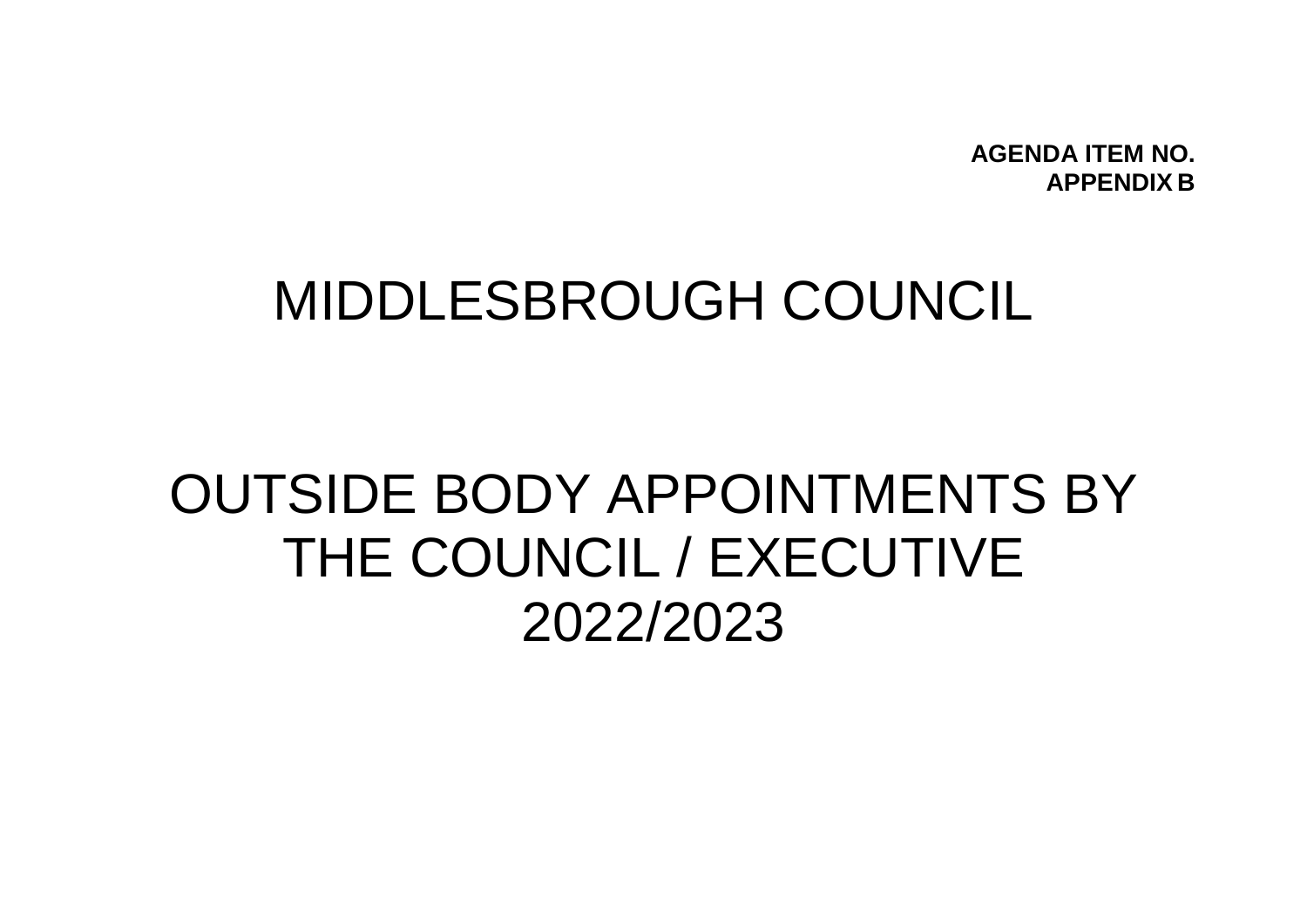## **Outside Bodies – Council / Executive Appointments 2022/2023**

| <b>Name of Organisation</b>               | <b>Purpose of Body</b>                                                                                                                                                                                  | <b>Appointed</b>                                                                                   | <b>Term of Office</b> |
|-------------------------------------------|---------------------------------------------------------------------------------------------------------------------------------------------------------------------------------------------------------|----------------------------------------------------------------------------------------------------|-----------------------|
|                                           |                                                                                                                                                                                                         | by<br>(C) Council<br>(E) Executive                                                                 |                       |
| Association of North East<br>Councils     |                                                                                                                                                                                                         | 2 representatives                                                                                  | Annually              |
|                                           |                                                                                                                                                                                                         | The Mayor (E)                                                                                      |                       |
|                                           |                                                                                                                                                                                                         | Deputy Mayor TBC                                                                                   |                       |
|                                           |                                                                                                                                                                                                         | 1 representative:                                                                                  |                       |
| (Leaders and Elected Mayors<br>Group)     |                                                                                                                                                                                                         | The Mayor (E)                                                                                      |                       |
| Captain Cook Birthplace Trust             | To support the fabric and the work of the Captain Cook Birthplace Museum<br>as a Leisure and Tourism Centre which also provides educational<br>opportunities and resources for local schools.           | 3 representatives<br>2 (C) Cllr Hill<br>C) Cllr Davison<br>1(E) Cllr Mawston                       | Annually              |
| Middlesbrough CAB<br>Management Committee | The promotion of any charitable purpose for the benefit of the community in<br>Middlesbrough by the advancement of education, the protection of health<br>and relief of poverty, sickness and distress. | 2 representatives<br>(Non voting advisors)<br>$(1)$ (C) Cllr<br>(1) (E) Cllr J Walker<br>1 Vacancy |                       |
|                                           |                                                                                                                                                                                                         |                                                                                                    |                       |